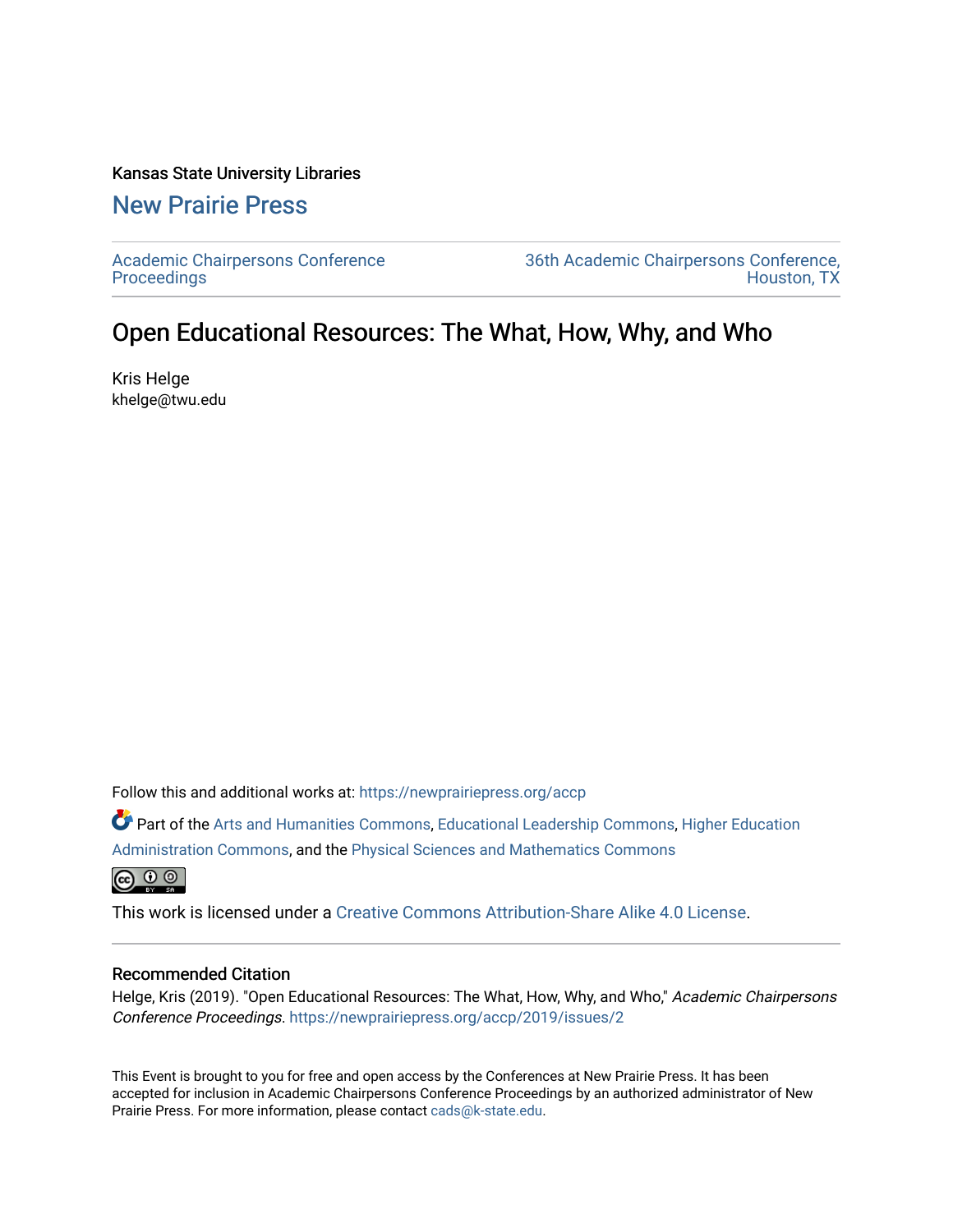Kris Helge – Assistant Dean Academic Engagement, Texas Woman's University

- 1. Presentation Title: Open Educational Resources: The What, How, Why, and Who
- 2. Presenter Information-Primary presenter CV/resume or biographical sketch: Kris Helge is Assistant Dean of Academic Engagement at the Texas Woman's University Library. Prior to working at TWU, he served as Director of the Library at Tarrant County College, and as Scholarly Communications Librarian at the University of North Texas. At all three of these institutions Kris promoted, offered education, utilized, and made available open educations resources. Kris earned a Ph.D. in Information Science from the University of North Texas, a J.D. from South Texas College of Law Houston, an M.L.S. from the University of North Texas, and a B.A. from Baylor University.
- 3. Disciplines: Education, Educational Leadership, Higher Education Administration, Arts and Humanities, Physical Sciences and Mathematics
- 4. Presentation Theme: Issues and trends in higher education.
- 5. Presentation Type: Best practice presentation (45 minutes)
- 6. Abstract: Open educational resources are free, digitally available, valid and reliable textbooks, videos, syllabi, and other educational resources utilized to save students money. This session describes what open educational resources are, where to locate them, why to use them, and it reinforces their validity and reliability of use.
- 7. Keywords: open educational resources
- 8. Creative Commons license: Creative Commons Attribution Share Alike 4.0
- 9. Presentation Documents:

Each year, the cost of education prevents some students from purchasing textbooks, or from even attending college at all. Some students do not prepare for their classes due to foregoing the purchase of a textbook, due to its steep cost. College and university staff, faculty, and administrators search for logical avenues to assuage the costs of education for all students.

One tool that alleviates some of the exorbitant costs of education for students is termed open educational resources OER. <sup>i</sup> OERs are free and digitally accessible textbooks, educational videos, syllabi, and other peer reviewed, valid, and reliable pedagogical tools. The primary benefits of OERs are that they save students money, they are well vetted by faculty peers before they are distributed for use, and they are globally accessible in digital format. OERs are easily located via numerous digital educational sites such as: Rice University's OpenStax<sup>ii</sup>, Merlot  $II^{iii}$ , College Open Textbooks<sup>iv</sup>, and the Open Textbook Library.<sup>v</sup>